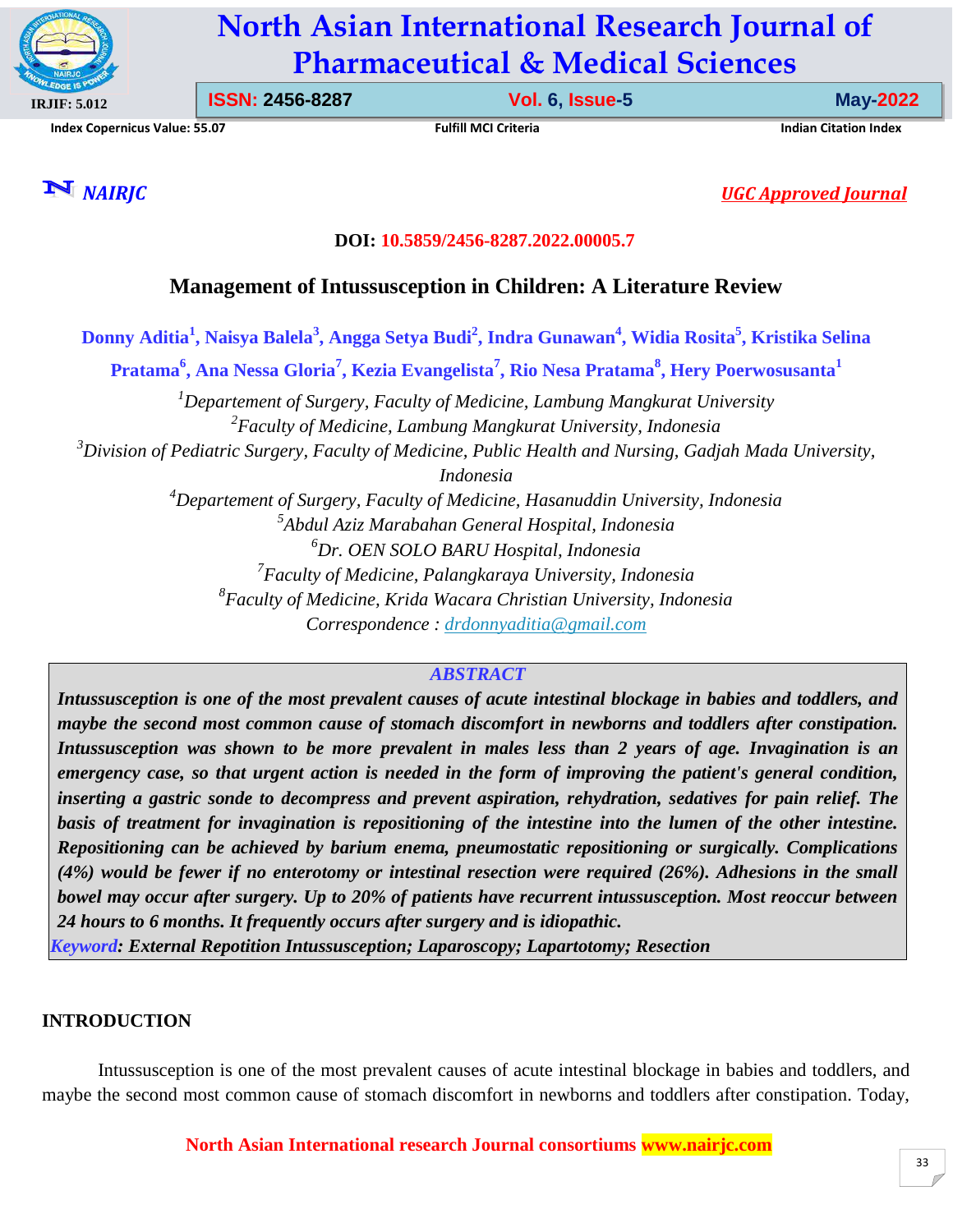physicians, paediatric radiologists, and paediatric surgeons collaborate on the diagnosis and treatment of paediatric conditions. The majority of invagination in children cannot be attributed to a specific cause; this is known as primary invagination.<sup>1,2</sup>

In youngsters, viral infections and the development of intestinal tumours may serve as precipitating factors for invagination. In the past, rotavirus vaccination was connected with a few occurrences of invagination. Intussusception is the invagination of one portion of the intestine into the neighbouring portion of the intestine. Eighty to ninety-five percent of intussusceptions in children are ileocolic. Rare conditions include ileoileal, cecocolic, colocolic, and jejunojejunal. Internal proximal intestine prolapse inside the mesenteric groove of the distal bowel lumen is referred to as invagination.<sup>3,4</sup>

This causes restriction of intestinal content passage and decreased blood flow to the invaginated portion of the gut. It may eventually lead to intestinal blockage and inflammation ranging from bowel wall thickening to bowel wall ischemia. Invagination is an emergency, thus immediate treatment is required to improve the patient's overall health, implant a gastric sonde to decompress and avoid aspiration, rehydrate the patient, and provide sedatives for discomfort. Surgery is performed if there are evident indicators of intestinal blockage, or repositioning is performed if there are no contraindications.<sup>1,5,6</sup>

Invagination is treated by moving the intestine into the lumen of the opposite intestine. Repositioning may be accomplished using barium enema, pneumostatic repositioning, or surgery. In affluent nations, deaths caused by acute idiopathic intussusception in newborns and children are now uncommon. In contrast, in several poor nations, mortality related with intussusception remains significant. Greater rates of surgical intervention, bowel resection, and death are seen in poor nations, where patients often arrive to the health facility more than 24 hours after the beginning of symptoms. $^{1,5}$ 

This review discusses the management of pediatric patients with intussusception.

#### **METHODS**

The data for this meta-analysis were culled from full-text English publications published in the preceding ten years (range 2012-2022). The purpose of this study is to assess the management intussusception in children. The databases that we utilized to produce this article are Pubmed and Google Schoolar. In this investigation, the PICO analysis was used to include pediatric patients with intussusception, index was management the patient with intussusception, without comparisons and the objective was patient outcame. The research comprised both clinical trials and randomized clinical trials.

This analysis followed the Preferred Reporting Items for Systematic Reviews and Meta-Analyses (PRISMA) paradigm, in which the researchers originally entered keywords into each database. The phrases "mannagement" and "intussusception in children" were used in the search. (("manage"[All Fields] OR "managed"[All Fields] OR "management s"[All Fields] OR "managements"[All Fields] OR "manager"[All Fields] OR "manager s"[All Fields] OR "managers"[All Fields] OR "manages"[All Fields] OR "managing"[All Fields] OR "managment"[All Fields] OR "organization and administration"[MeSH Terms] OR ("organization"[All Fields]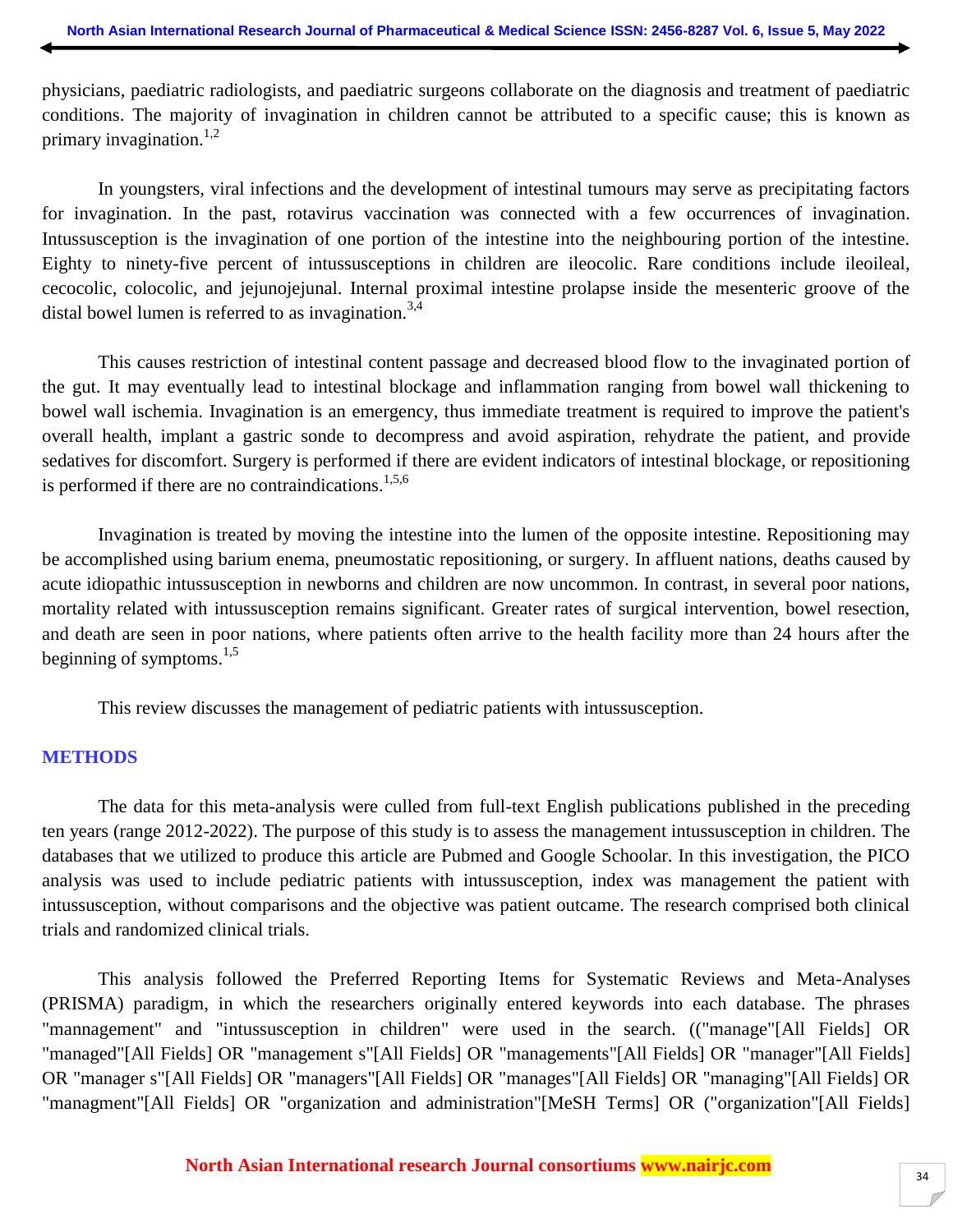AND "administration"[All Fields]) OR "organization and administration"[All Fields] OR "management"[All Fields] OR "disease management"[MeSH Terms] OR ("disease"[All Fields] AND "management"[All Fields]) OR "disease management"[All Fields]) AND ("intussuscepted"[All Fields] OR "intussuscepting"[All Fields] OR "intussusception"[MeSH Terms] OR "intussusception"[All Fields] OR "intussusceptions"[All Fields]) AND ("child"[MeSH Terms] OR "child"[All Fields] OR "children"[All Fields] OR "child s"[All Fields] OR "children s"[All Fields] OR "childrens"[All Fields] OR "childs"[All Fields])) AND (y\_5[Filter]). The researchers received three articles, which will be discussed during the discussion **(Table 1)**.



**Figure 1. Article search flowchart**

#### **RESULT**

Garcia, *et al* conducted a study with 95 cases (65.3% boys and 34.7% girls); 76.6% were younger than the age of 2 years. The association between intussusception and prior drug use varied depending on the exposure window: 15-day odds ratio (OR), 1.45 (95% confidence interval [95% CI], 0.86-2.43); 7-day OR, 1.46 (95% CI,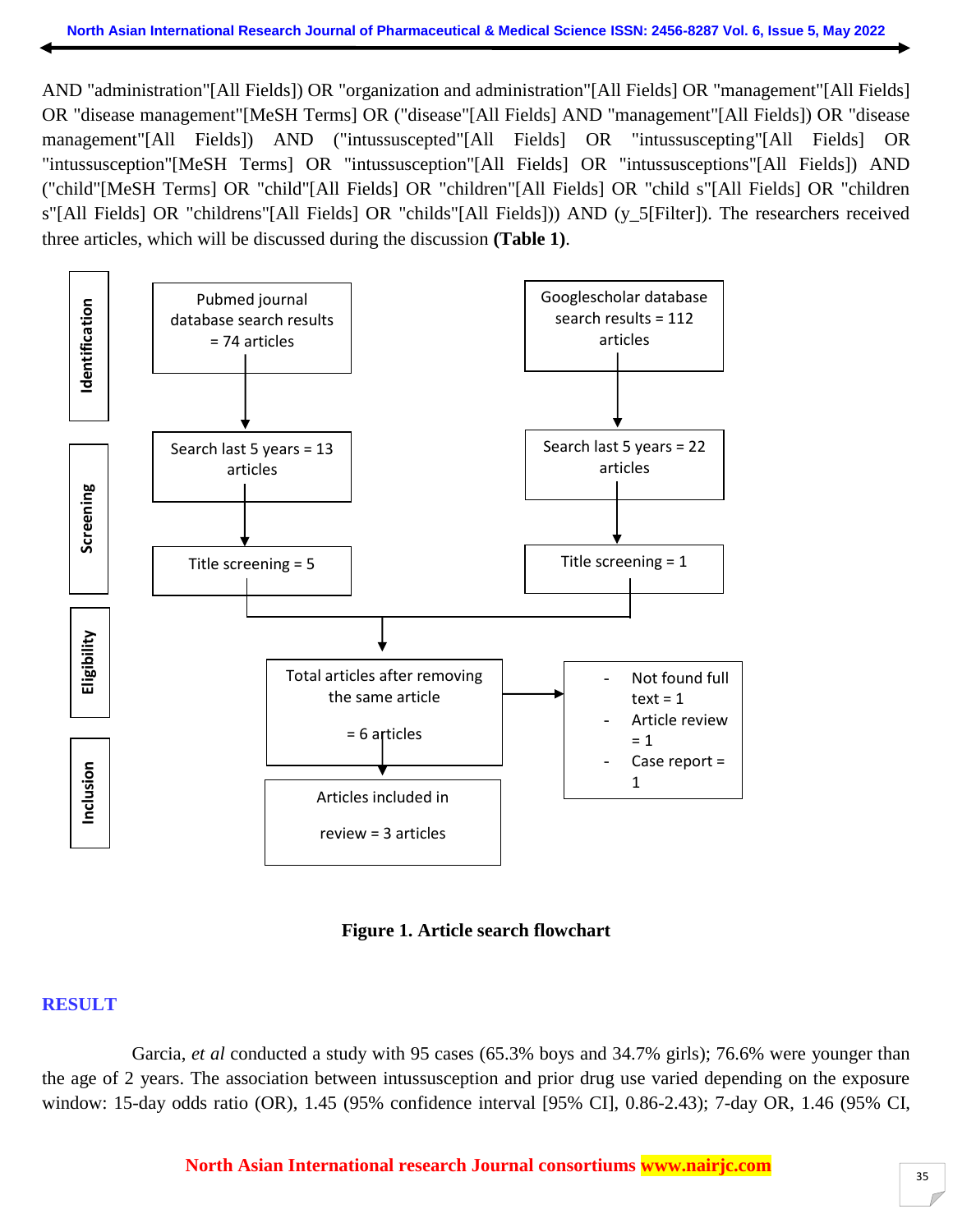0.80-2.67); and 2-day OR, 2.26 (95% CI, 1.10-4.64). These associations were greater for children aged younger than 2 years and were usually

| <b>Author</b>         | Origin | <b>Method</b>      | <b>Sample Size</b>          | <b>Period</b>                  | <b>Result</b>                                                                                                                                                                                                                                                                                                                                                                                                                                                                                                                                                                                                 |
|-----------------------|--------|--------------------|-----------------------------|--------------------------------|---------------------------------------------------------------------------------------------------------------------------------------------------------------------------------------------------------------------------------------------------------------------------------------------------------------------------------------------------------------------------------------------------------------------------------------------------------------------------------------------------------------------------------------------------------------------------------------------------------------|
| Garcia,<br>$2015^7$   | Spain  | Case-<br>crossover | 95 cases                    | 2006 to 2009                   | 76.6 percent were less than the age<br>of 2 years out of a total of 95 cases<br>chosen; 65.3% were male and<br>34.7% were female. The link with<br>intussusception and past drug use<br>varied by exposure window: odds<br>ratio (OR) = 1.45 (95% CI = $0.86-$<br>2.43); OR = 1.46 (95% CI = $0.80-$<br>2.67); and OR = 2.26. (95% CI =<br>These<br>$1.10-4.64$ ).<br>relationships<br>were more pronounced in children<br>less than 2 years and were often<br>attributable<br>the<br>to<br>recent<br>administration (within the previous<br>2 days) of antibiotics (OR = $8.00$ ;<br>95% CI = $1.47-43.7$ ). |
| Jamshidi,<br>$2022^8$ | Iran   | <b>RCT</b>         | 52 cases                    | March 2015 to<br>February 2018 | They had 52 patients who needed<br>surgical exploration (26 in each<br>group). There were four (15%) and<br>seven (27%) patients with self-<br>reduced intussusception in LS and<br>groups,<br>respectively.<br>OS.<br>The<br>conversion rate was 31% (eight<br>cases). Five cases (19%) in the LS<br>group and four cases $(15%)$ in the<br>OS group needed bowel resections.<br>Operating time was longer in the<br>LS group ( $P \leq 0.006$ ), and the<br>postoperative complication<br>rate<br>was higher in the OS group ( $P \leq$<br>$0.021$ ).                                                       |
| Wei, $2015^9$         | Taiwan | Clinical trial     | 23 and 35 patients<br>group | January 2007                   | No<br>significant difference<br>was<br>in LAP and OPEN and July 2013 found on age, operative indication,<br>procedure,<br>of<br>surgical<br>type<br>level<br>intussusception,<br>of<br>and presence of<br>intussusceptum,<br>spontaneously<br>reduced<br>intussusception<br>between<br>both<br>groups. In LAP group, mean OP<br>time was significantly longer; mean<br>time<br>PO<br>and<br>LOS<br>were<br>significantly shorter. One surgical<br>recurrence occurred in each group<br>$(p = 0.76)$ . In comparison of LAP-                                                                                   |

## **Table 1. The literature include in this study**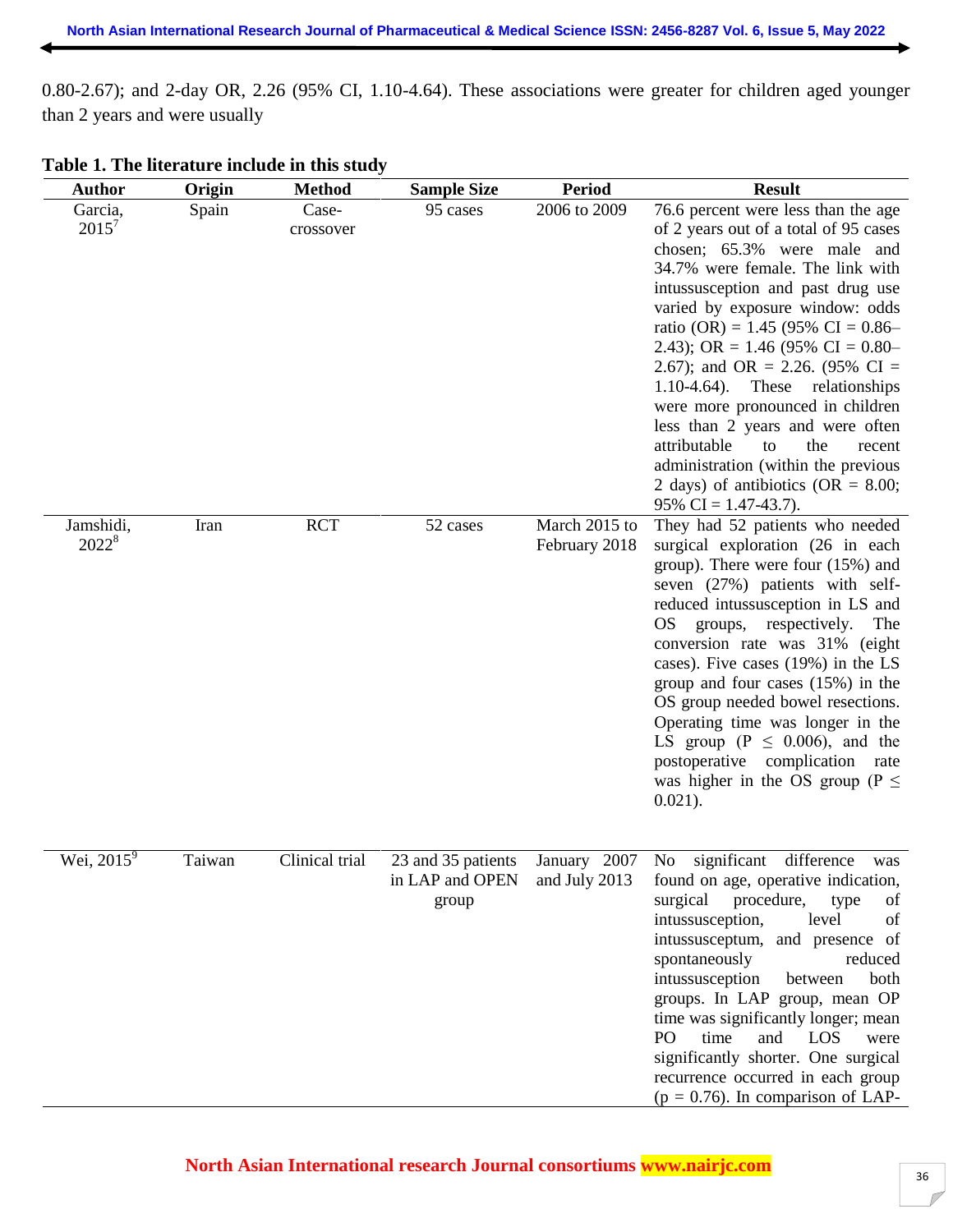|                         |       |                        |              |                                                      | IP ( $n = 15$ ) and LAP-NIP ( $n = 8$ ),<br>OP time, PO time, and LOS were<br>similar in both subgroups. One<br>recurrence was noted in LAP-IP (p<br>$= 0.46$ ). The overall conversion<br>rate was 13.0 % (6.8 vs. 25 %, $p =$<br>0.21). Compared to patients with<br>intussusceptum to ascending colon,<br>conversion<br>the<br>rate<br>was<br>significantly higher in patients with<br>intussusceptum to transverse and<br>descending<br>colon.<br>With<br>the<br>exclusion of conversion, OP time<br>was significantly shorter in LAP-<br>NIP ( $p = 0.01$ ).                                                                                                                  |
|-------------------------|-------|------------------------|--------------|------------------------------------------------------|------------------------------------------------------------------------------------------------------------------------------------------------------------------------------------------------------------------------------------------------------------------------------------------------------------------------------------------------------------------------------------------------------------------------------------------------------------------------------------------------------------------------------------------------------------------------------------------------------------------------------------------------------------------------------------|
| Vazquez,<br>$2012^{10}$ | Spain | Prospective<br>study   | 19 patients  | 2009<br>August<br>till<br>January<br>2012            | Complete reduction exclusively by<br>external manual reduction was<br>accomplished on 12 occasions<br>$(80\%)$ . In the remaining three<br>procedures, partial reduction to the<br>cecum was obtained. Subsequent<br>enema achieved complete reduction<br>Overall<br>two.<br>non-surgical<br>1n<br>reduction rate was 93%.                                                                                                                                                                                                                                                                                                                                                         |
| Zhang,<br>$2015^{11}$   | China | Retrospective<br>study | 234 children | January<br>1,<br>2011<br>and<br>December 30,<br>2013 | They determined that the overall<br>antibiotic<br>following<br>use<br>rate<br>successful air enema reduction was<br>41% (97/234), which decreased<br>from $99\%$ (67/68) in phase I to<br>18% $(30/166)$ in phase II. In phase<br>I, prophylactic antibiotic usage<br>reached up to $84\%$ (56/67). The<br>quantity of aztreonam for injection<br>accounted for $63\%$ $(45/71)$ , and<br>cefamandole nafate for injection<br>accounted for $25\%$ (18/71). In<br>phases II, prophylactic antibiotic<br>usage were reduced to 13% (4/30).<br>The quantity of aztreonam for<br>injection was decreased to 12%<br>$(4/33)$ and cefamandole nafate for<br>injection was $3\%$ (1/33). |

due to the recent administration (preceding 2 days) of antibiotics (OR, 8.00; 95% CI, 1.47-43.7).<sup>7</sup>

Jamshidi, *et al* conducted a study with 52 patients who needed surgical exploration (26 in each group). There were four (15%) and seven (27%) patients with self-reduced intussusception in LS and OS groups, respectively. The conversion rate was 31% (eight cases). Five cases (19%) in the LS group and four cases (15%) in the OS group needed bowel resections. Operating time was longer in the LS group ( $P \le 0.006$ ), and the postoperative complication rate was higher in the OS group ( $P \le 0.021$ ).<sup>8</sup>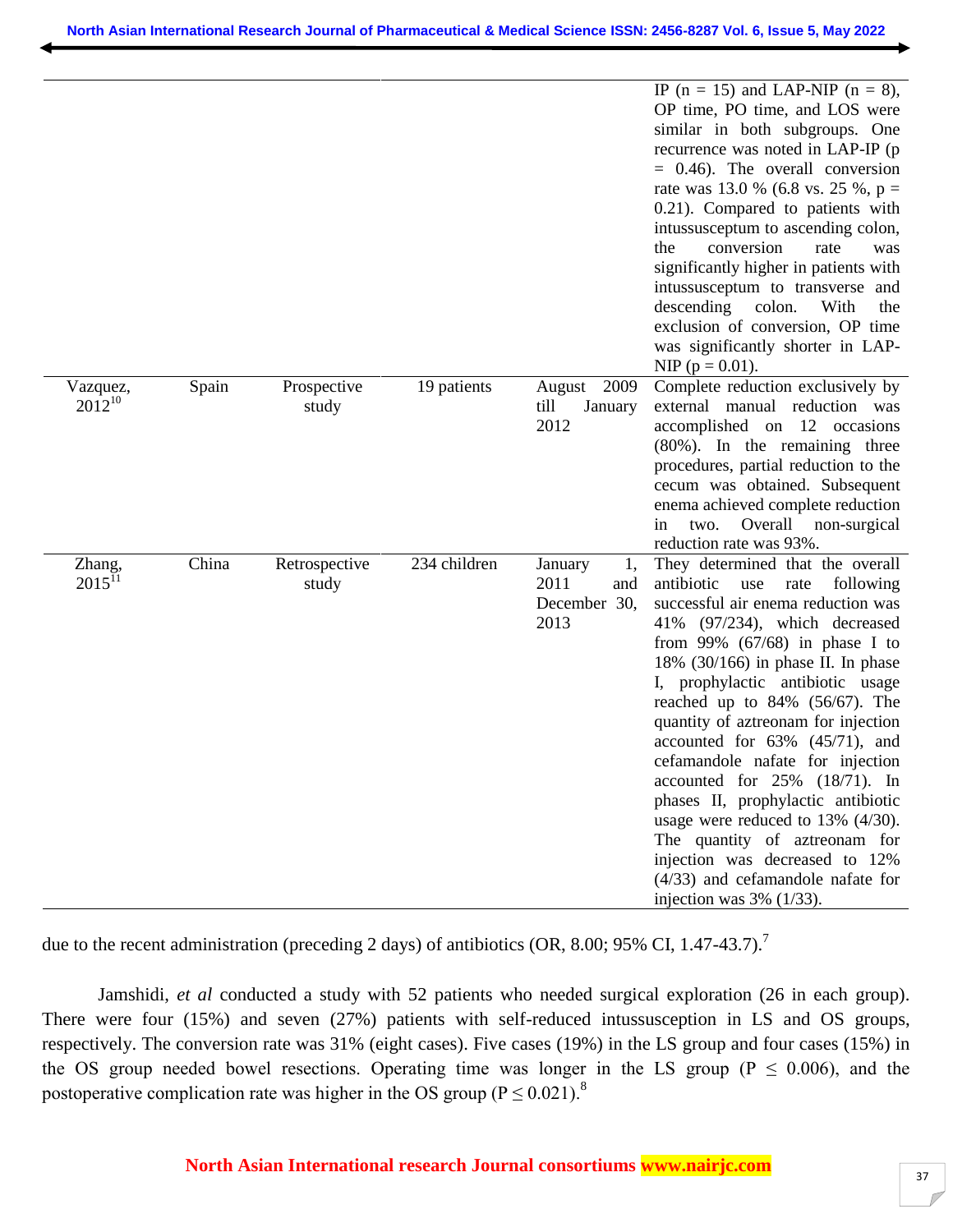Wei, *et al* showed mean PO time and LOS were significantly shorter in laparoscopy group. One surgical recurrence occurred in each group ( $p = 0.76$ ). OP time, PO time, and LOS were similar in both subgroups. One recurrence was noted in LAP-IP ( $p = 0.46$ ). The overall conversion rate was 13.0 % (6.8 vs. 25 %,  $p = 0.21$ ) compared to patients with intussusceptum to ascending colon, the conversion rate was significantly higher in patients with intussusceptum to transverse and descending colon. With the exclusion of conversion, OP time was significantly shorter in LAP-NIP ( $p = 0.01$ ).<sup>9</sup>

Vazquez showed complete reduction exclusively by external manual reduction was accomplished on 12 occasions (80%). In the remaining three procedures, partial reduction to the cecum was obtained. Subsequent enema achieved complete reduction in two. Overall non-surgical reduction rate was 93%.<sup>10</sup> Zhang determined that the overall antibiotic use rate following successful air enema reduction was 41% (97/234), which decreased from 99% (67/68) in phase I to 18% (30/166) in phase II. In phase I, prophylactic antibiotic usage reached up to 84%  $(56/67).$ <sup>11</sup>

#### **DISCUSSION**

Intussusception was first described by Paul Barbette in Amsterdam (1674). Jonathan Hutchinson was the first to perform a successful intussusception operation on a 2-year-old child in 1873. The word intussusception comes from the Latin *intus* (in) and *suscipere* (to receive). Intussusception is the invagination of one part of the intestine into another. Three cylinders in the intestinal wall are involved. The inner cylinder and the middle cylinder are the invaded intestine (intussusceptum), and the outer cylinder is the recipient of the intestinal invagination  $(intussuscipiens).<sup>12</sup>$ 

Most etiologies of primary invagination in children are unknown. Viruses and intestinal cancers may cause invagination in children. In the past, invagination was linked to rotavirus vaccination. Rotavirus causes diarrhoea, vomiting, fever, and dehydration. Tumors of the gastrointestinal system, intestinal adhesives, surgical wounds of the small intestine and colon, IBS, and Hirschsprung's may induce invagination. Payer's patch hypertrophy in the ileum may cause invagination by stimulating intestinal peristalsis. Invagination occurs often following upper respiratory infections and gastroenteritis, leading lymphoid tissue enlargement.<sup>13-16</sup>

Adenovirus is present in 50% of invaders. Because of their high viral vulnerability, children aged 6-36 months are most susceptible. Intussusception causes include an inverted appendix, Meckel's diverticulum, intestinal polyps, duplication, or lymphosarcoma. Intussusception may develop in dehydrated cystic fibrosis patients. Males had more reported instances of intussusception than women, generally 2:1 or 3:1, usually 78 percent of men at 9 months.<sup>17</sup>

Intussusception was shown to be more prevalent in males less than 2 years of age. When medicines were delivered 2 to 7 days before the development of symptoms in children younger than the age of 2 years.<sup>7</sup> Prescription medication use was related with intussusception, particularly in the shorter time range. The outcomes were larger for children under 2 years. The relationship between past prescription medication usage and intussusception was obviously positive for boys in the gender-specific analysis. The associations were not evident or substantial for girls. $^{18}$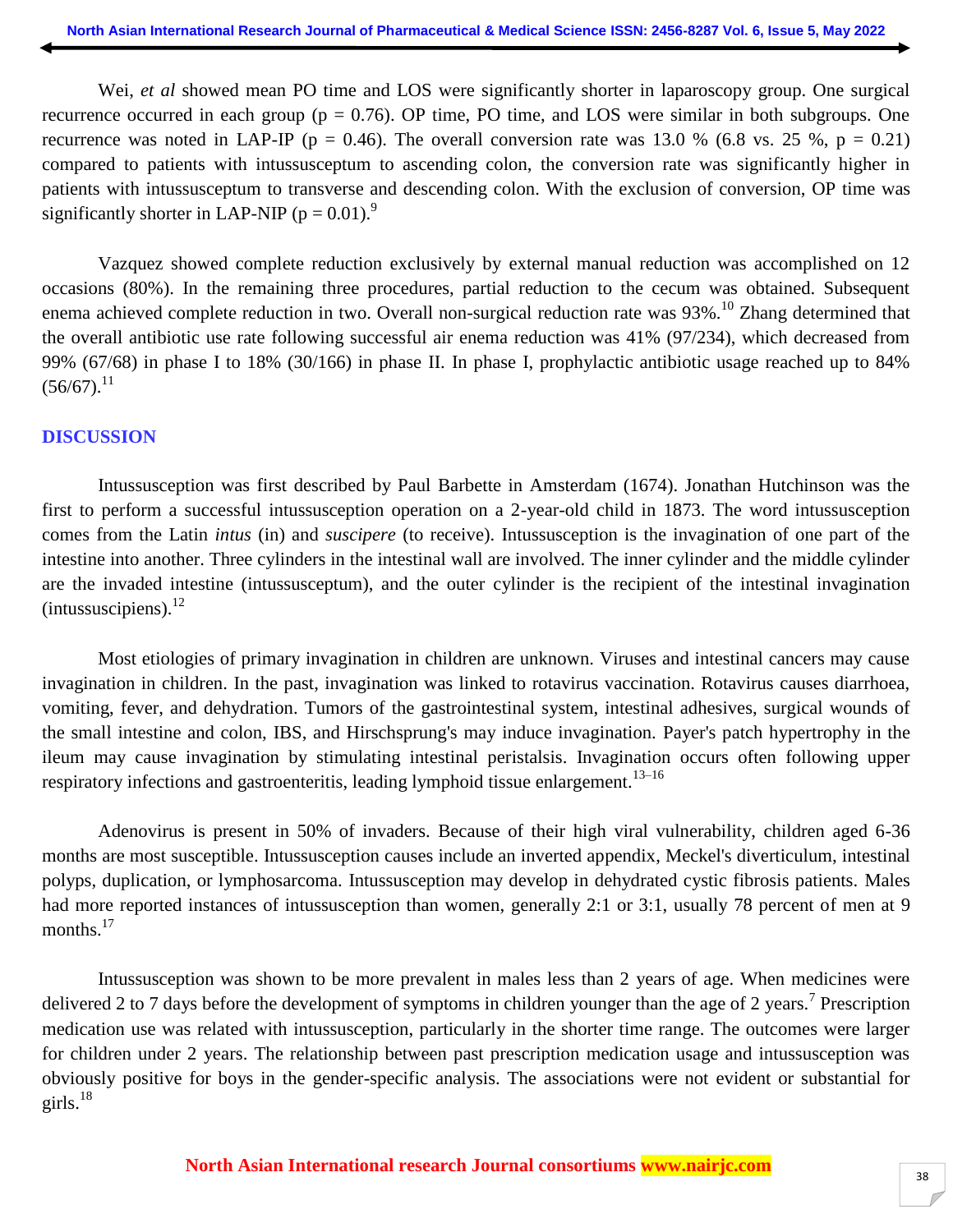Invagination is an emergency case, so that urgent action is needed in the form of improving the patient's general condition, inserting a gastric sonde to decompress and prevent aspiration, rehydration, sedatives for pain relief. After the general condition is good, surgery is done, if there are clear signs of intestinal obstruction. Or do repositioning if there are no contraindications. The basis of treatment for invagination is repositioning of the intestine into the lumen of the other intestine. Repositioning can be achieved by barium enema, pneumostatic repositioning or surgically.<sup>19</sup>

Indications for manual reduction are in patients who are unstable, have an increase in temperature and leukocyte count, experience prolonged symptoms or are found to have advanced disease characterized by abdominal distension, bloody stools, severe intestinal system disorders until shock or peritonitis occurs. The patient is immediately prepared for a Laparotomy operation with a transverse interspinal incision. If an abnormality is found to have necroses, reduction does not need to be performed and resection is performed immediately.<sup>8,9</sup>

Initially, the use of laparoscopy in intussusception was used only for diagnosis also in cases with doubtful radiological examinations or the presence of suspected pathological lesions. Once the diagnosis was confirmed, the operation was changed to a laparotomy. Recent studies have shown variable success in laparoscopic reduction of intussusception. Various techniques have been reported, but the majority of minimally invasive approaches describe the use of three abdominal ports: one in the infraumbilical region with the other two ports along the left side of the abdomen.5,12

Laparoscopic reduction is completed by applying gentle pressure distal to the intussusceptum using atraumatic graspers. Although counterintuitive to conventional open methods, traction is usually required proximal to the intussuscipiens to complete reduction. A careful examination is then performed to evaluate for signs of ischemia, necrosis, or perforation. If a resection is required, this can sometimes be accomplished by removing the bowel through a periumbilical incision. If this cannot be completed safely, the operation should be changed to an open lalarotomy.5,12

Laparoscopy as a screening technique confirmed intussusception and excluded many instances requiring OS. Only a simple laparoscopic evaluation might obviate the need for more extensive surgery. Laparoscopy also helped minimise intussusceptions and pull the ilium out of the cecum using the Chinese fan method, with no recurrences. Laparoscopy eliminates the necessity for OS in all but tight intussusception instances. Laparoscopy reduces the incidence of OS and its complications. Less stress to the abdominal wall tissues and viscera means less problems such postoperative paralytic ileus, adhesion bands, and surgical site infection.<sup>8,9</sup>

Non-surgical therapy of paediatric intussusception has a lengthy history, dating back to the 18th century. Hirschsprung, Ravitch, and a host of other contemporary writers trace their roots back to Hippocrates and the beginnings of modern systematic medicine. Vazquez showed complete reduction exclusively by external manual reduction was accomplished on 12 occasions (80%). In the remaining three procedures, partial reduction to the cecum was obtained. Subsequent enema achieved complete reduction in two. Overall non-surgical reduction rate was 93%.<sup>10</sup>

The administration of an image-guided (fluoroscopic or sonographic) enema (air, water, saline, watersoluble contrast agent, or barium) is the usual non-surgical therapy for intussusception. Invasiveness is minimised,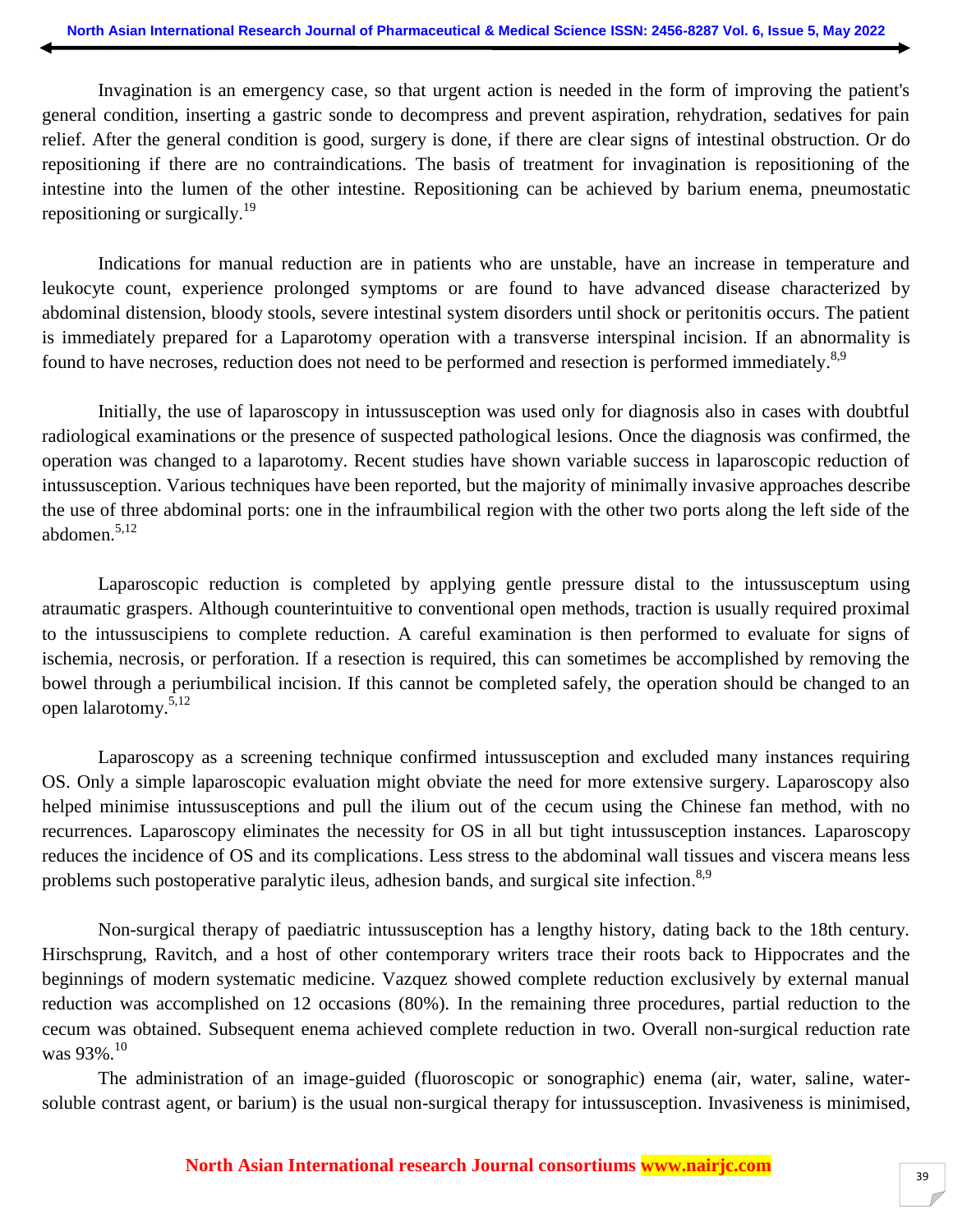the time of hospitalisation is reduced, and expenditures are saved by nonoperative reduction. There are less surgical and post-surgical hazards, such as the post-surgery sticky small intestinal blockage that occurs in 3–6 percent of patients following operational reduction, which has not been documented after non-operative reduction.<sup>20</sup>

Bowel perforation is a substantial enema reduction risk. Perforation by different procedures is rare, usually less than 1%. Most perforations are non-necrotic and do not necrosis. Pressures too strong or too fast to change are technical issues. Slowing down the enema and lowering the pressure may help prevent perforation. Infants under 6 months and symptoms lasting more than 36 hours are at risk for perforation.<sup>21</sup> Postoperative complications following laparotomy and laparoscopic intussusception include wound infection, fascial dehiscence, and small intestinal blockage. $5,22$ 

Complications (4%) would be fewer if no enterotomy or intestinal resection were required (26%). Adhesions in the small bowel may occur after surgery. Up to 20% of patients have recurrent intussusception. Most reoccur between 24 hours to 6 months. It frequently occurs after surgery and is idiopathic. Parents will recognise the signs of repeated intussusception and rush to the hospital. Multiple recurrences in the same kid indicate additional reasons, such as cancer. Ultrasound imaging is advised. When enema reduction fails or clinical problems continue after the operation, exploratory surgery is necessary.<sup>5,22</sup>

## **CONCLUSION**

The patient's overall health must be improved, a stomach sonde placed to decompress and avoid aspiration, fluids and sedatives administered for pain management. Then, if there are evidence of intestinal blockage, surgery is performed. Up to 20% of patients have recurrent intussusception. Most reoccur between 24 hours to 6 months.

## **REFERENCE**

- 1. Coran AG; Caldamone A; Adzick NS; et al. Pediatric Surgery. 7 ed. New York: Elsevier Saunder; 2012.
- 2. Kliegman R. M; et al. Nelson Textbook of Pediatrics. Philadelphia: Elsevier Saunder; 2016.
- 3. Kelley-Quon LI, Arthur LG, Williams RF, Goldin AB, St Peter SD, Beres AL, et al. Management of intussusception in children: A systematic review. J Pediatr Surg. Maret 2021;56(3):587–96.
- 4. McRae JE, Quinn HE, Saravanos GL, McMinn A, Britton PN, Wood N, et al. Paediatric Active Enhanced Disease Surveillance (PAEDS) annual report 2016: Prospective hospital-based surveillance for serious paediatric conditions. Commun Dis Intell. Februari 2019;43.
- 5. Jiang J, Jiang B, Parashar U, Nguyen T, Bines J, Patel MM. Childhood intussusception: a literature review. PLoS One. 2013;8(7):e68482.
- 6. Sáez-Llorens X, Velázquez FR, Lopez P, Espinoza F, Linhares AC, Abate H, et al. A multi-country study of intussusception in children under 2 years of age in Latin America: analysis of prospective surveillance data. BMC Gastroenterol. Mei 2013;13:95.
- 7. Vega García L, Fuentes-Leonarte V, Tenías JM, Correcher Medina P, Arias Arias Á, Román Ortiz C. Association between medication and intestinal intussusception in children: a case-crossover study. Pediatr Emerg Care. April 2015;31(4):250–4.
- 8. Jamshidi M, Rahimi B, Gilani N. Laparoscopic and open surgery methods in managing surgical